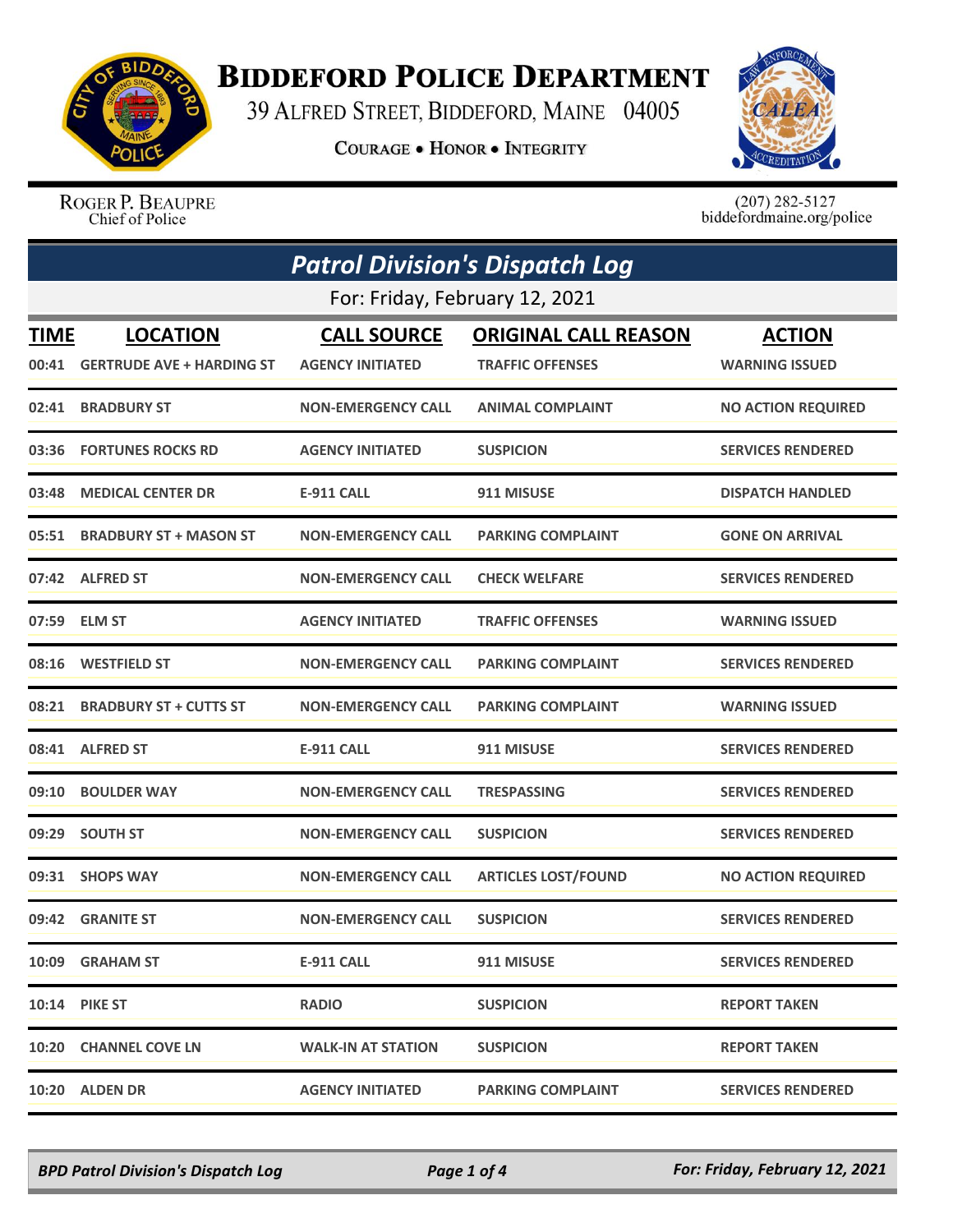| <b>TIME</b> | <b>LOCATION</b>            | <b>CALL SOURCE</b>        | <b>ORIGINAL CALL REASON</b>      | <b>ACTION</b>                |
|-------------|----------------------------|---------------------------|----------------------------------|------------------------------|
|             | 10:39 ALFRED ST            | <b>WALK-IN AT STATION</b> | <b>COURT ORDERED CHECK IN</b>    | <b>CALL TRANSFERRED</b>      |
|             | 10:39 ELM ST               | <b>NON-EMERGENCY CALL</b> | <b>SUSPICION</b>                 | <b>REPORT TAKEN</b>          |
|             | 10:54 ALFRED ST            | <b>AGENCY INITIATED</b>   | <b>TRAFFIC OFFENSES</b>          | <b>VSAC ISSUED</b>           |
|             | 11:10 ALFRED RD            | <b>AGENCY INITIATED</b>   | <b>TRAFFIC OFFENSES</b>          | <b>VSAC ISSUED</b>           |
|             | 11:28 RAYMOND ST           | <b>RADIO</b>              | <b>ASSIST OTHER AGENCY</b>       | <b>SERVICES RENDERED</b>     |
|             | 11:31 ALFRED ST            | <b>AGENCY INITIATED</b>   | <b>TRAFFIC OFFENSES</b>          | <b>WARNING ISSUED</b>        |
|             | 11:44 ALFRED ST            | <b>AGENCY INITIATED</b>   | <b>TRAFFIC OFFENSES</b>          | <b>VSAC ISSUED</b>           |
|             | 12:30 SUMMER ST            | <b>NON-EMERGENCY CALL</b> | <b>HARASSMENT</b>                | <b>SERVICES RENDERED</b>     |
|             | 12:34 ELM ST               | <b>NON-EMERGENCY CALL</b> | <b>CIVIL COMPLAINT</b>           | <b>SERVICES RENDERED</b>     |
|             | 12:56 POOL ST + ALFRED ST  | <b>E-911 CALL</b>         | <b>OPERATING UNDER INFLUENCE</b> | <b>SUMMONS ISSUED</b>        |
|             | 13:02 SUMMER ST            | <b>AGENCY INITIATED</b>   | <b>ANIMAL COMPLAINT</b>          | <b>SERVICES RENDERED</b>     |
|             | <b>13:18 MAIN ST</b>       | <b>NON-EMERGENCY CALL</b> | <b>HARASSMENT</b>                | <b>SERVICES RENDERED</b>     |
|             | 13:23 HILL ST              | <b>E-911 CALL</b>         | 911 MISUSE                       | <b>CALL TRANSFERRED</b>      |
|             | 13:35 ELM ST               | <b>NON-EMERGENCY CALL</b> | <b>ANIMAL COMPLAINT</b>          | <b>GONE ON ARRIVAL</b>       |
|             | 13:41 MARINER WAY          | <b>NON-EMERGENCY CALL</b> | <b>TRESPASSING</b>               | <b>WARNING ISSUED</b>        |
|             | 13:56 BARRA RD             | <b>E-911 CALL</b>         | 911 MISUSE                       | <b>SERVICES RENDERED</b>     |
|             | 14:00 SOUTH ST             | <b>WALK-IN AT STATION</b> | <b>TRESPASSING</b>               | <b>REPORT TAKEN</b>          |
|             | <b>14:04 MAIN ST</b>       | <b>NON-EMERGENCY CALL</b> | <b>CIVIL COMPLAINT</b>           | <b>CIVIL COMPLAINT</b>       |
|             | 14:05 SACO FALLS WAY       | <b>NON-EMERGENCY CALL</b> | <b>HARASSMENT</b>                | <b>REPORT TAKEN</b>          |
|             | 14:38 MT VERNON ST         | <b>E-911 CALL</b>         | <b>BURGLARY</b>                  | <b>REPORT TAKEN</b>          |
|             | 14:41 LANDRY ST            | <b>WALK-IN AT STATION</b> | <b>CRIMINAL MISCHIEF</b>         | <b>REPORT TAKEN</b>          |
|             | 15:09 SUMMER ST            | <b>NON-EMERGENCY CALL</b> | <b>ASSIST CITIZEN</b>            | <b>CIVIL COMPLAINT</b>       |
|             | 16:25 MT VERNON ST         | <b>WALK-IN AT STATION</b> | <b>CIVIL COMPLAINT</b>           | <b>CIVIL COMPLAINT</b>       |
|             | <b>16:30 JUSTINE'S WAY</b> | <b>NON-EMERGENCY CALL</b> | <b>FRAUD / SCAM</b>              | <b>REFERRED OTHER AGENCY</b> |
|             | 16:47 ELM ST               | <b>AGENCY INITIATED</b>   | <b>TRAFFIC OFFENSES</b>          | <b>VSAC ISSUED</b>           |

*BPD Patrol Division's Dispatch Log Page 2 of 4 For: Friday, February 12, 2021*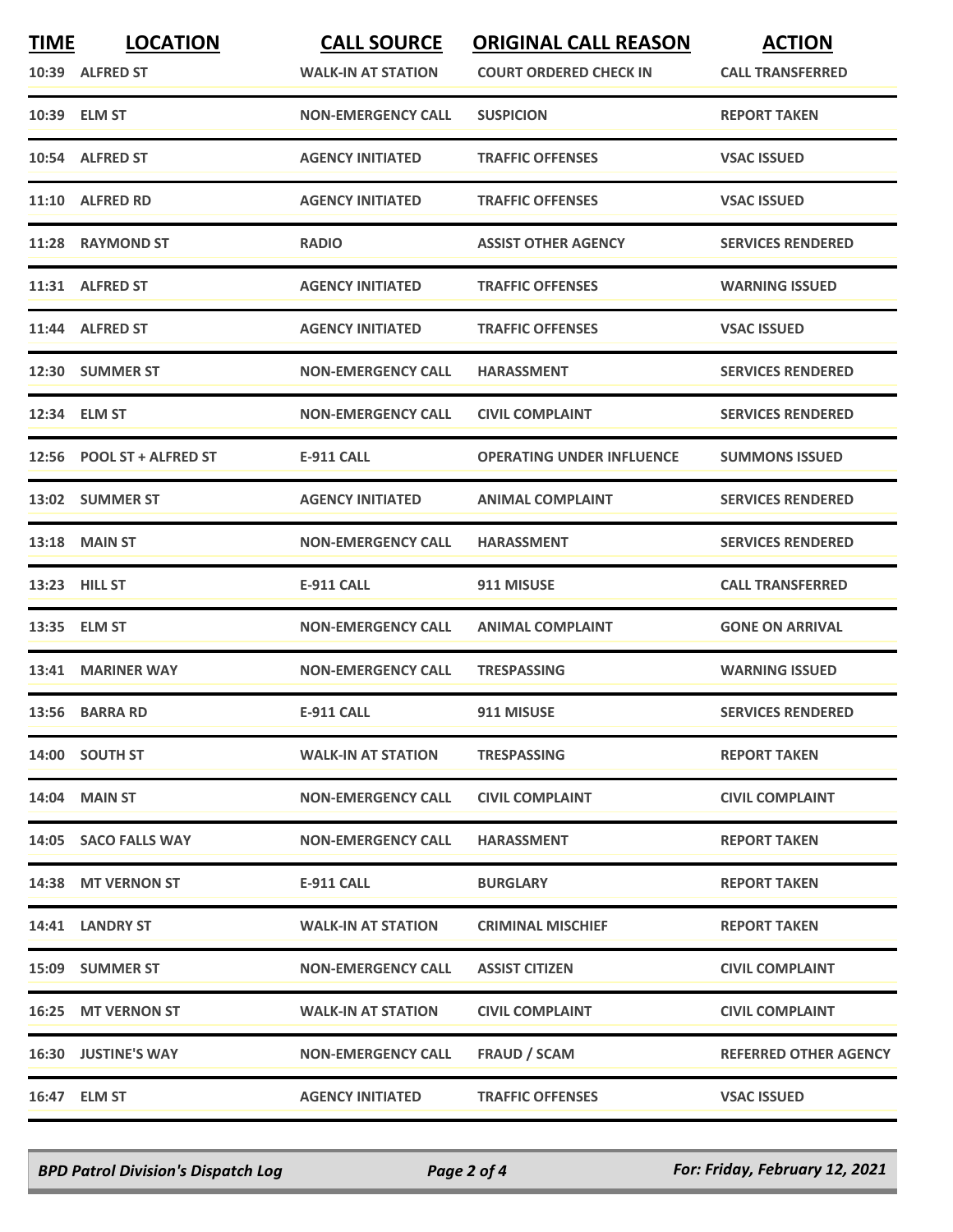| <b>TIME</b> | <b>LOCATION</b>                                                      | <b>CALL SOURCE</b>        | <b>ORIGINAL CALL REASON</b>                                           | <b>ACTION</b>                |  |
|-------------|----------------------------------------------------------------------|---------------------------|-----------------------------------------------------------------------|------------------------------|--|
|             | 16:47 SPRUCE ST + ELM ST                                             | <b>NON-EMERGENCY CALL</b> | <b>CHECK WELFARE</b>                                                  | <b>GONE ON ARRIVAL</b>       |  |
|             | 16:50 ALFRED ST                                                      | <b>NON-EMERGENCY CALL</b> | <b>CHECK WELFARE</b>                                                  | <b>SERVICES RENDERED</b>     |  |
|             | 17:06 ALFRED ST                                                      | <b>NON-EMERGENCY CALL</b> | <b>ESCORTS / RELAYS</b>                                               | <b>NO ACTION REQUIRED</b>    |  |
|             | 17:51 POOL ST                                                        | <b>AGENCY INITIATED</b>   | <b>PAPERWORK</b>                                                      | <b>PAPERWORK NOT SERVED</b>  |  |
|             | 18:06 BARRA RD                                                       | <b>NON-EMERGENCY CALL</b> | <b>HARASSMENT</b>                                                     | <b>SERVICES RENDERED</b>     |  |
|             | 18:07 ALFRED ST                                                      | <b>NON-EMERGENCY CALL</b> | <b>ROAD HAZARD</b>                                                    | <b>REMOVED HAZARD</b>        |  |
| 18:07       | <b>BOULDER WAY</b>                                                   | <b>NON-EMERGENCY CALL</b> | <b>ANIMAL COMPLAINT</b>                                               | <b>REFERRED OTHER AGENCY</b> |  |
|             | 18:19 MT VERNON ST                                                   | <b>E-911 CALL</b>         | <b>DISTURBANCE / NOISE</b>                                            | <b>NO VIOLATION</b>          |  |
| 18:35       | <b>GREEN ST</b>                                                      | <b>NON-EMERGENCY CALL</b> | <b>DOMESTIC COMPLAINTS</b>                                            | <b>ARREST(S) MADE</b>        |  |
|             |                                                                      |                           | OFFENDER: MICHAEL DAVID RICHARDS  AGE: 29  RESIDENT OF: BIDDEFORD, ME |                              |  |
|             | CHARGE: DOMESTIC VIOLENCE ASSAULT, PRIORS DV                         |                           |                                                                       |                              |  |
|             | 19:04 ALFRED ST                                                      | <b>AGENCY INITIATED</b>   | <b>ESCORTS / RELAYS</b>                                               | <b>SERVICES RENDERED</b>     |  |
|             | <b>19:05 MAIN ST</b>                                                 | <b>NON-EMERGENCY CALL</b> | <b>HARASSMENT</b>                                                     | <b>NO VIOLATION</b>          |  |
|             | 20:05 ALFRED ST                                                      | <b>NON-EMERGENCY CALL</b> | <b>COURT ORDERED CHECK IN</b>                                         | <b>DISPATCH HANDLED</b>      |  |
| 20:37       | <b>WESTERN AVE</b>                                                   | <b>E-911 CALL</b>         | 911 MISUSE                                                            | <b>DISPATCH HANDLED</b>      |  |
|             | 21:47 SUMMER ST                                                      | <b>NON-EMERGENCY CALL</b> | <b>DISTURBANCE / NOISE</b>                                            | <b>UNFOUNDED</b>             |  |
|             | 22:57 MT VERNON ST                                                   | <b>AGENCY INITIATED</b>   | <b>OUT FOR FOLLOW UP</b>                                              | <b>SUMMONS ISSUED</b>        |  |
|             |                                                                      |                           | OFFENDER: ROBERT TYLER HALE  AGE: 29  RESIDENT OF: BIDDEFORD, ME      |                              |  |
|             | CHARGE: AGGRAVATED FORGERY<br>CHARGE: VIOLATING CONDITION OF RELEASE |                           |                                                                       |                              |  |
|             | 23:02 MAIN ST                                                        | <b>AGENCY INITIATED</b>   | <b>TRAFFIC OFFENSES</b>                                               | <b>WARNING ISSUED</b>        |  |
|             | 23:06 ALFRED ST + BIRCH ST                                           | <b>AGENCY INITIATED</b>   | <b>TRAFFIC OFFENSES</b>                                               | <b>WARNING ISSUED</b>        |  |
|             | 23:10 ALFRED ST + BIRCH ST                                           | <b>AGENCY INITIATED</b>   | <b>TRAFFIC OFFENSES</b>                                               | <b>WARNING ISSUED</b>        |  |
| 23:17       | <b>MAIN ST</b>                                                       | <b>AGENCY INITIATED</b>   | <b>OPER AFTER SUSPENSION</b>                                          | <b>SUMMONS ISSUED</b>        |  |
|             |                                                                      |                           | OFFENDER: DANIEL KEVIN MARCOTTE  AGE: 27  RESIDENT OF: BIDDEFORD, ME  |                              |  |
|             | CHARGE: OPERATING WHILE LICENSE SUSPENDED OR REVOKED                 |                           |                                                                       |                              |  |
|             | 23:27 MAIN ST                                                        | <b>AGENCY INITIATED</b>   | <b>TRAFFIC OFFENSES</b>                                               | <b>WARNING ISSUED</b>        |  |
|             | 23:35 ELM ST                                                         | <b>AGENCY INITIATED</b>   | <b>TRAFFIC OFFENSES</b>                                               | <b>WARNING ISSUED</b>        |  |

*BPD Patrol Division's Dispatch Log Page 3 of 4 For: Friday, February 12, 2021*